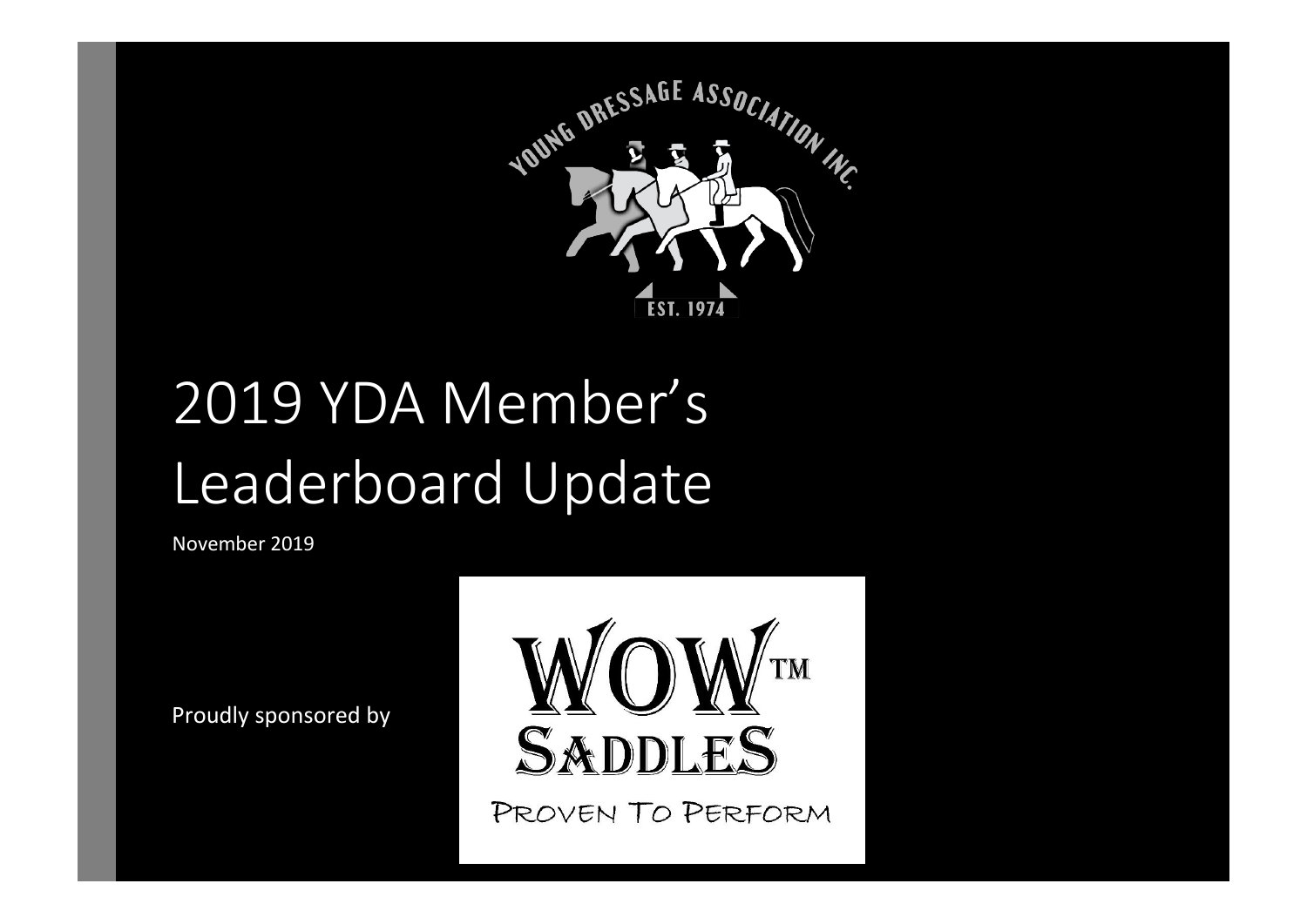#### **PRELIMINARY HORSE OF THE YEAR**

| <b>Horse</b>                     | <b>Rider</b>         | Feb          | <b>April</b>   | June | July           | September | November Total |                |
|----------------------------------|----------------------|--------------|----------------|------|----------------|-----------|----------------|----------------|
| <b>Tarburra Whisperer</b>        | Sharon McCarthy      | 4            | $\overline{2}$ |      | 4              | 8         | 9              | 27             |
| <b>Byalee Bella Rose</b>         | Anna Carter          |              | $\overline{2}$ |      | 1              | 5         | 5              | 13             |
| <b>Favourite MBE</b>             | Megan Bryant         |              |                |      |                |           | 12             | 12             |
| For the Moment                   | <b>Babbette Dunn</b> | 5            | 7              |      |                |           |                | 12             |
| <b>Brierley Nysa</b>             | Anwen Lovett         |              | 6              |      | 6              |           |                | 12             |
| <b>SPH Santarina</b>             | Katherine Dennis     |              | 10             |      |                |           |                | 10             |
| <b>Orions Quest</b>              | Anne Reader          |              |                |      |                |           | 7              |                |
| <b>Fame</b>                      | Linda Krogh          | 6            |                |      |                |           |                | 6              |
| <b>Engleston Rustic Oak</b>      | Georgia Corbett      |              | $\overline{2}$ |      |                | 4         |                | 6              |
| <b>Kildara Cadenza</b>           | Debbie Blaxland      | 3            | $\overline{2}$ |      |                |           |                | 5              |
| <b>Rosco R</b>                   | <b>Toby Farraway</b> |              |                |      | 5              |           |                | 5              |
| <b>Cooramin Nilegro</b>          | <b>Toby Farraway</b> |              |                |      |                | 4         |                | 4              |
| <b>Asar Escort</b>               | Narelle Kurtzer      |              |                |      |                | 4         |                | 4              |
| <b>Grenwood Waltzing Matilda</b> | Megan Laver          |              | 3              |      |                |           |                | 3              |
| <b>Angara Absolut</b>            | Sarah Webb           | $\mathbf{1}$ |                |      |                |           | $\overline{2}$ | 3              |
| <b>Melva Park Fleur</b>          | Marion Klimpsch      |              | $\overline{2}$ |      |                |           |                | $\overline{2}$ |
| <b>YV Quantum of Solace</b>      | <b>Karen Poulter</b> |              | $\overline{2}$ |      |                |           |                |                |
| <b>Greenwood Classic Jasper</b>  | Paris Kellner        |              | $\overline{2}$ |      |                |           |                |                |
| <b>Woolaroo Rivercruz</b>        | Sally Walker         |              |                |      | $\overline{2}$ |           |                | $\overline{2}$ |
| <b>Springs Cherry Coala</b>      | Patricia Healey      | 1            |                |      |                |           |                |                |
| <b>Heatherton Park Cabaret</b>   | <b>Kate Still</b>    | 1            |                |      |                |           |                | $\mathbf{1}$   |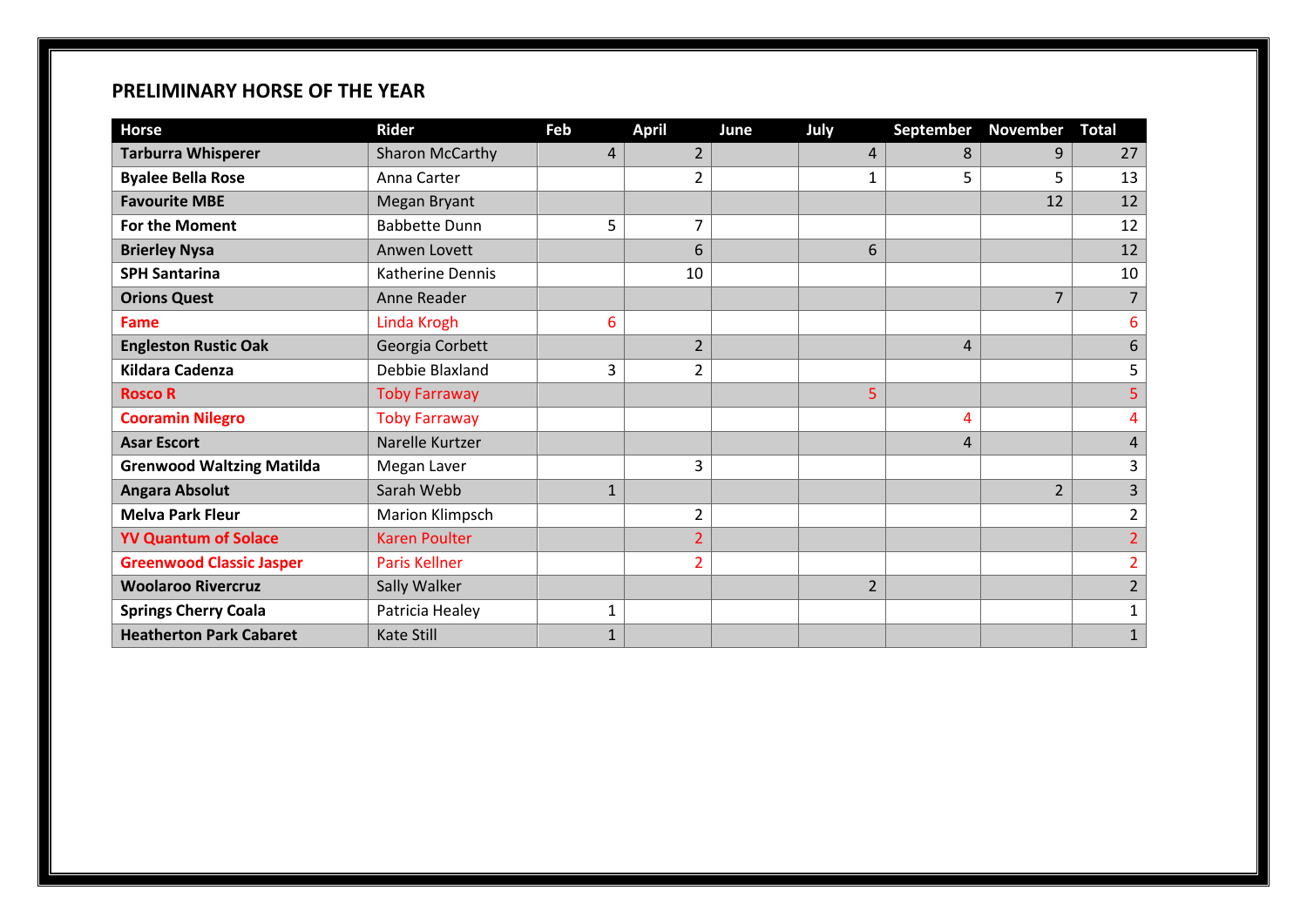#### **NOVICE HORSE OF THE YEAR**

| <b>Horse</b>                      | Rider                   | Feb            | <b>April</b>   | June | July           | <b>September</b> | <b>November</b> | <b>Total</b>            |
|-----------------------------------|-------------------------|----------------|----------------|------|----------------|------------------|-----------------|-------------------------|
| <b>Woolaroo Rivercruz</b>         | Sally Walker            | $\overline{2}$ | $\overline{7}$ |      | $\overline{4}$ | 10               | 10              | 33                      |
| <b>Cooramin Riviera</b>           | Samantha Fechney        |                |                |      |                | 10               | 10              | 20                      |
| <b>Revelwood Queens County</b>    | <b>Megan Keir</b>       |                | 12             |      |                |                  |                 | 12                      |
| <b>Whispering Willow</b>          | Lauren Smart            |                |                |      | $\overline{2}$ | 6                | $\overline{2}$  | 10                      |
| <b>Amberwood Smashing Lady</b>    | Simone Pye              | 5              | $\overline{4}$ |      |                |                  |                 | 9                       |
| <b>Asar Escort</b>                | Narelle Kurtzer         |                |                |      |                | 9                |                 | 9                       |
| <b>Remi Don Quiote</b>            | Sarah Farraway          | 6              |                |      |                |                  |                 | $\overline{6}$          |
| <b>Woolaroo Donnerswartz</b>      | Sally Walker            | 1              | 5              |      |                |                  |                 | 6                       |
| <b>Fame</b>                       | Linda Krogh             |                |                |      | 6              |                  |                 | $6\overline{6}$         |
| <b>Celadon Exclusive</b>          | Simone Hope             |                | 5              |      |                |                  |                 | 5                       |
| <b>Alliance</b>                   | <b>Tamara Pearce</b>    |                | 5              |      |                |                  |                 | 5                       |
| <b>Fairview Voyager</b>           | Cheryl Gander           |                | 5              |      |                |                  |                 | 5                       |
| <b>Winterfell W</b>               | <b>Toby Farraway</b>    |                |                |      | 5              |                  |                 | 5                       |
| <b>Hollands Hotwad</b>            | Olivia Holland          |                | $\overline{2}$ |      | $\mathbf{1}$   |                  | $\overline{2}$  | 5                       |
| <b>BB Blush</b>                   | <b>Gay Williamson</b>   | 3              |                |      |                |                  |                 | $\overline{3}$          |
| <b>Call Me Cooper</b>             | Debbie Blaxland         | 1              | $\overline{2}$ |      |                |                  |                 | 3                       |
| <b>Brierley Nysa</b>              | Anwen Lovett            |                |                |      | 3              |                  |                 | $\overline{\mathbf{3}}$ |
| <b>Wanghaven Houston</b>          | Renee Herboldt          |                |                |      |                |                  | 3               | 3                       |
| <b>SPH Santarina</b>              | <b>Katherine Dennis</b> |                | $\overline{2}$ |      |                |                  |                 | $\overline{2}$          |
| <b>Welts Brego</b>                | Jane Pringle            |                | $\overline{2}$ |      |                |                  |                 | $\overline{2}$          |
| <b>Greenwood Waltzing Matilda</b> | Megan Laver             |                | $\overline{2}$ |      |                |                  |                 | $\overline{2}$          |
| <b>Cadence Park Raindancer</b>    | <b>Wendy Satara</b>     |                | $\overline{2}$ |      |                |                  |                 | $\overline{2}$          |
| <b>Melva Park Fleur</b>           | <b>Marion Klimpsch</b>  |                | $\overline{2}$ |      |                |                  |                 | $\overline{2}$          |
| Rehearsal                         | Kerrie Wise             |                | $\overline{2}$ |      |                |                  |                 | $\overline{2}$          |
| <b>Riverside at Last</b>          | <b>Catelin Crawford</b> |                | $\overline{2}$ |      |                |                  |                 | $\overline{2}$          |
| <b>Kinsbrook Coming Up Roses</b>  | Renee Herboldt          |                |                |      |                | $\overline{2}$   |                 | $\overline{2}$          |
| <b>Nawarrah Park Tarantino</b>    | Sarah Donnelly          |                |                |      |                | $\overline{2}$   |                 | $\overline{2}$          |
| <b>Fairview Riversong</b>         | <b>Beth Maclean</b>     | $\mathbf{1}$   |                |      |                |                  |                 | $\mathbf 1$             |
| <b>BB Lush</b>                    | Linda Saunders          | $\mathbf{1}$   |                |      |                |                  |                 | $\mathbf{1}$            |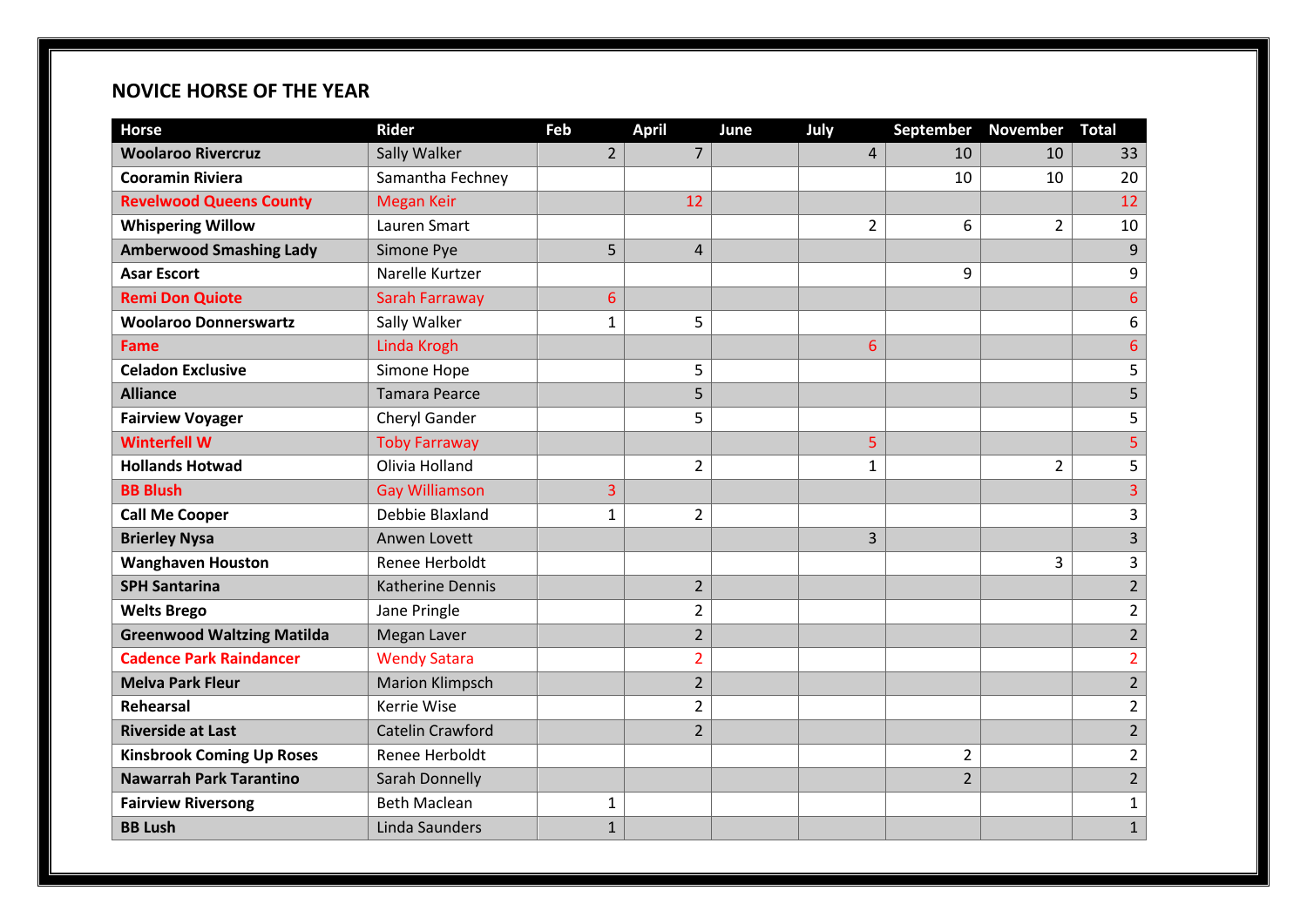| <b>Rosco R</b>              | <b>Toby Farraway</b>   |  |  |  |  |
|-----------------------------|------------------------|--|--|--|--|
| <b>Gorsarella Emma</b>      | <b>Natalie Barrett</b> |  |  |  |  |
| <b>Amberwood Park Revel</b> | Aleisha Vardanega      |  |  |  |  |
| <b>Southern Girl Shine</b>  | Amber Avis             |  |  |  |  |

#### **ELEMENTARY HORSE OF THE YEAR**

| <b>Horse</b>                    | <b>Rider</b>                 | Feb            | <b>April</b>   | June | July           | September    | November     | <b>Total</b>   |
|---------------------------------|------------------------------|----------------|----------------|------|----------------|--------------|--------------|----------------|
| <b>Fairview Voyager</b>         | <b>Cheryl Gander</b>         |                | 4              |      | 11             | 12           | 11           | 38             |
| <b>Call Me Cooper</b>           | Debbie Blaxland              | 7              | $\overline{2}$ |      | $\overline{2}$ | 8            |              | 19             |
| <b>Fairview Riversong</b>       | <b>Beth Maclean</b>          | 3              | $\overline{2}$ |      | $\overline{2}$ | 9            |              | 16             |
| Ludus                           | Stephanie Debaecker          | 5              |                |      | 4              | 4            |              | 13             |
| <b>Welts Brego</b>              | Jane Pringle                 | 11             | $\mathbf{1}$   |      |                |              |              | 12             |
| <b>Will Can Dance</b>           | Anne Nelson                  |                | 12             |      |                |              |              | 12             |
| <b>Winterfell Hit</b>           | <b>Toby Farraway</b>         |                |                |      | 5              | 6            |              | 11             |
| <b>Remi Don Quixote</b>         | Sarah Farraway               |                |                |      | 10             |              |              | 10             |
| <b>Fairbanks Flo Rida</b>       | <b>Inger Sutherland</b>      |                | 9              |      |                |              |              | 9              |
| <b>Woolaroo Donnerswartz</b>    | Sally Walker                 | $\overline{2}$ | $\overline{2}$ |      | 4              |              |              | 8              |
| <b>Tarburra Storm Hit</b>       | Kelly O'Keefe                |                | $\overline{7}$ |      |                |              |              |                |
| <b>Hollands Hotwad</b>          | Olivia Holland               |                | $\overline{2}$ |      | $\overline{2}$ | $\mathbf{1}$ | $\mathbf{1}$ | 6              |
| <b>Celadon Exclusive</b>        | Simone Hope                  | 5              |                |      |                |              |              | 5              |
| <b>Donald</b>                   | <b>Elizabeth Dawes</b>       |                |                |      |                |              | 5            | 5              |
| Istemela                        | <b>Megan Bryant</b>          |                |                |      | 3              | $\mathbf{1}$ |              | $\overline{4}$ |
| <b>Woolaroo Rivercruz</b>       | Sally Walker                 |                | 3              |      |                |              |              | 3              |
| <b>Remi Lincoln</b>             | <b>Megan Keir</b>            |                | $\overline{2}$ |      |                |              |              | $\overline{2}$ |
| <b>Cadence Park Raindancer</b>  | <b>Wendy Satara</b>          |                | $\overline{2}$ |      |                |              |              | $\overline{2}$ |
| <b>Jupiter R</b>                | <b>Madeleine</b><br>McDonogh |                | $\overline{2}$ |      |                |              |              | $\overline{2}$ |
| <b>Star Seeker</b>              | Anne Reader                  |                | $\overline{2}$ |      |                |              |              | $\overline{2}$ |
| <b>Bridgford Shorty</b>         | <b>Diana Tremain</b>         |                | $\overline{2}$ |      |                |              |              | $\overline{2}$ |
| <b>Riverside At Last</b>        | Catelin Crawford             |                | $\overline{2}$ |      |                |              |              | $\overline{2}$ |
| Rehearsal                       | <b>Kerrie Wise</b>           |                | $\mathbf{1}$   |      |                |              |              | $\mathbf{1}$   |
| <b>Tathern Strong Persuader</b> | Susan Low                    |                |                |      |                | 1            |              | $\mathbf{1}$   |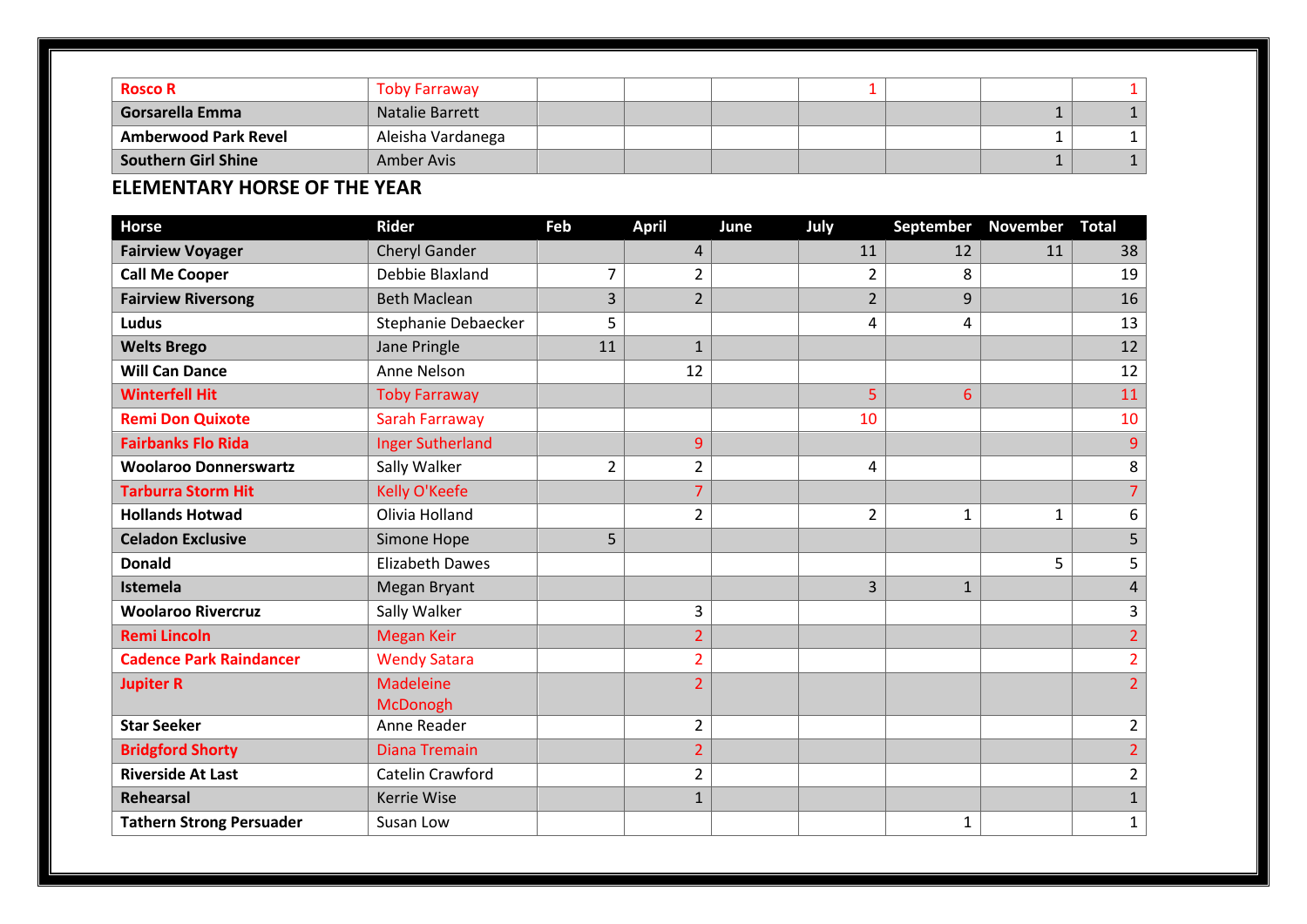#### **MEDIUM HORSE OF THE YEAR**

| <b>Horse</b>              | Rider                      | Feb | <b>April</b>   | June | <b>July</b> | <b>September</b> | <b>November Total</b> |                          |
|---------------------------|----------------------------|-----|----------------|------|-------------|------------------|-----------------------|--------------------------|
| <b>Demartini</b>          | Anita Doswell              | 12  | 2              |      |             | 12               |                       | 26                       |
| Fendi R                   | Sue Walker                 | 9   |                |      |             |                  | 11                    | 20                       |
| <b>GV Ryans Rave</b>      | Megan McEachern            | 5   | 10             |      |             |                  |                       | 15                       |
| <b>Brierley Fiorella</b>  | Anwen Lovett               |     | 2              |      | 12          |                  |                       | 14                       |
| <b>Rosabella R</b>        | <b>Holly Barnes</b>        |     | 11             |      |             |                  |                       | 11                       |
| <b>Will Can Dance</b>     | Anne Nelson                |     | 2              |      |             | 4                |                       | 6                        |
| <b>Tarburra Storm Hit</b> | Kelly O'Keefe              |     | 5              |      |             |                  |                       | 5                        |
| <b>The Physicist</b>      | Amy McKenzie               |     | 4              |      |             |                  |                       | 4                        |
| <b>Star Seeker</b>        | Anne Reader                |     | $\overline{2}$ |      |             | $\overline{2}$   |                       | $\overline{4}$           |
| <b>Remi Lincoln</b>       | <b>Megan Keir</b>          |     | 2              |      |             |                  |                       | $\overline{\phantom{a}}$ |
| <b>Cayuse Mighty Hit</b>  | <b>Sally Roberts-Jones</b> |     | $\overline{2}$ |      |             |                  |                       |                          |
| Daisy a Day               | Laura Delamont             |     | 1              |      |             |                  |                       | 1                        |

#### **ADVANCED HORSE OF THE YEAR**

| <b>Horse</b>                | <b>Rider</b>              | Feb | <b>April</b>   | June | July |   | September November Total |    |
|-----------------------------|---------------------------|-----|----------------|------|------|---|--------------------------|----|
| <b>GV Ryans Rave</b>        | Megan McEachern           |     | 9              |      | 11   |   |                          | 30 |
| <b>Furst Dance</b>          | Megan Bryant              |     | 10             |      |      |   | ь                        | 22 |
| <b>The Physicist</b>        | Amy McKenzie              | 11  | $\overline{4}$ |      |      |   |                          | 15 |
| <b>Clyro Rufus</b>          | Leah Troldahl             |     | 6              |      |      | 6 |                          | 12 |
| <b>Rosabella R</b>          | <b>Holly Barnes</b>       |     | 11             |      |      |   |                          | 11 |
| <b>Callum Park Radcliff</b> | <b>Antionette Lorimer</b> | b   |                |      |      |   |                          | 6  |
| <b>Will Can Dance</b>       | Anne Nelson               |     |                |      |      | 6 |                          | 6  |
| Daisy a Day                 | Laura Delamont            |     |                |      |      |   |                          |    |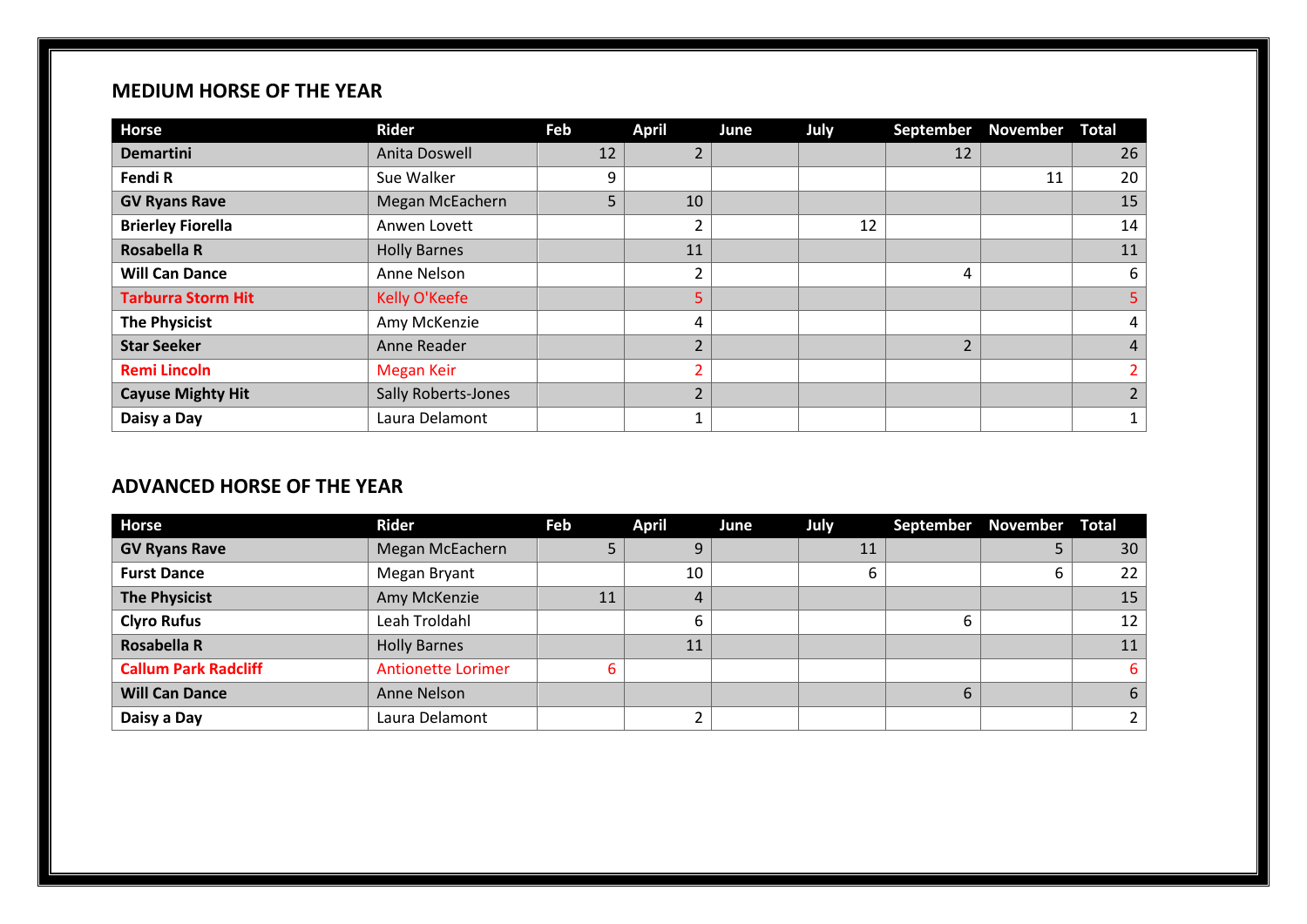#### **FEI HORSE OF THE YEAR**

| <b>Horse</b>                 | <b>Rider</b>              | Feb | <b>April</b>   | June | July | September | <b>November Total</b> |    |
|------------------------------|---------------------------|-----|----------------|------|------|-----------|-----------------------|----|
| <b>Mr Jackson</b>            | <b>Megan Bryant</b>       | 6   | 4              |      |      | 12        | 12                    | 34 |
| <b>The Physicist</b>         | Amy McKenzie              |     |                |      | 12   | 11        |                       | 23 |
| <b>Furst Dance</b>           | <b>Megan Bryant</b>       | 11  | $\overline{2}$ |      | 5    |           | 5                     | 23 |
| <b>MW Rotsong</b>            | Sarah Farraway            |     | 4              |      | 12   |           |                       | 16 |
| <b>Clyro Rufus</b>           | Leah Troldahl             |     |                |      |      | 5         | 5                     | 11 |
| <b>Milfield Dominique</b>    | Glenda De Wit             |     | 10             |      |      |           |                       | 10 |
| <b>Arawn</b>                 | Sarah Farraway            |     | 10             |      |      |           |                       | 10 |
| <b>Belcam Cadel</b>          | <b>Jan Smith</b>          | 9   |                |      |      |           |                       | 9  |
| <b>Callum Park Radcliffe</b> | <b>Antionette Lorimer</b> | 6   | и              |      |      |           |                       |    |
| <b>Bridgford Smokey</b>      | <b>Diana Tremain</b>      | 2   | 3              |      |      |           |                       |    |
| <b>Cavaliere Zippo</b>       | Katharine Dennis          |     |                |      |      | 6         |                       | 6  |
| <b>GV Ryans Rave</b>         | Megan McEachern           |     |                |      |      |           | 4                     | 4  |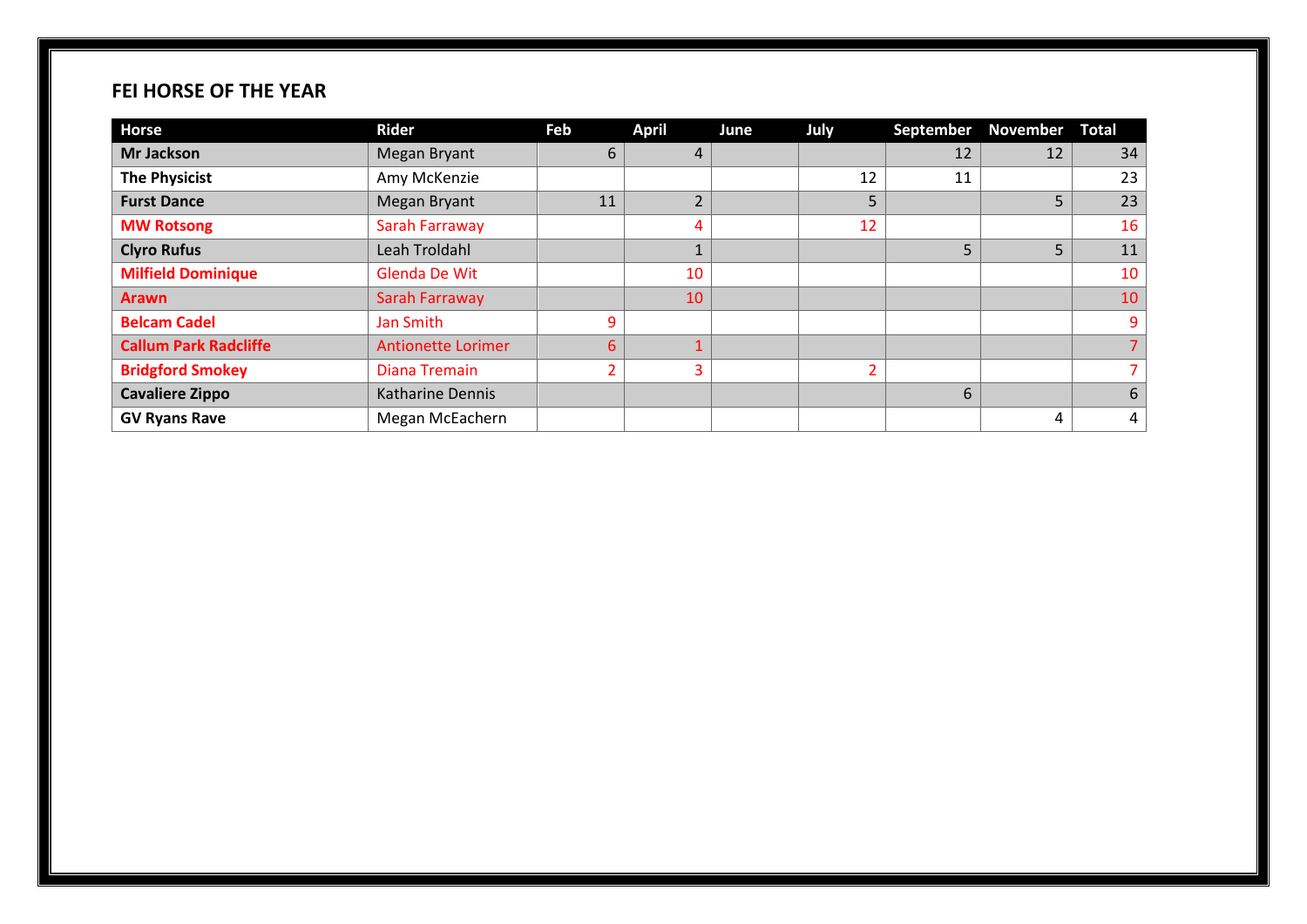#### **PONY OF THE YEAR**

| <b>Horse</b>                       | <b>Rider</b>                | Feb | <b>April</b>            | June | July           | September | <b>November</b> | <b>Total</b>   |
|------------------------------------|-----------------------------|-----|-------------------------|------|----------------|-----------|-----------------|----------------|
| <b>Peppertree Golden Starlight</b> | Natasha Larsen              | 6   | 9                       |      | 11             | 14        | 17              | 57             |
| <b>Stockleigh Flaunt It</b>        | Marie Cooper                | 8   | $\overline{\mathbf{4}}$ |      | 10             | 12        | 12              | 46             |
| <b>Russell Pocket Picasso</b>      | Katherine                   | 9   | $\overline{7}$          |      | $\overline{4}$ | 12        |                 | 32             |
|                                    | Stewardson                  |     |                         |      |                |           |                 |                |
| <b>Back to Black</b>               | Nicole Mazur                | 12  | 8                       |      |                | 11        |                 | 31             |
| <b>Grenwood Lulu</b>               | Rianna Reeves               | 4   | 4                       |      | 12             | 9         |                 | 29             |
| <b>Penmain Nightingale</b>         | Kaye Spence                 | 11  | 8                       |      |                | 10        |                 | 29             |
| <b>Roseneath Crema de la Celt</b>  | Nicole Whittaker            |     | 21                      |      |                |           |                 | 21             |
| <b>SLH Don Phillip</b>             | Anne Riley                  | 6   |                         |      |                | 12        |                 | 18             |
| <b>Mika</b>                        | <b>Harrriet Hughes</b>      | 5   | $\overline{4}$          |      | 6              |           |                 | 15             |
| <b>Hilkens Denali</b>              | <b>Wendy Lorincz</b>        |     | 12                      |      |                |           | 6               | 18             |
| <b>Bamborough Manfred</b>          | Megan Bryant                |     |                         |      |                | 12        |                 | 12             |
| <b>HPH Ostentatious</b>            | <b>Maggie Davis</b>         |     | 5                       |      |                | 4         | 3               | 12             |
| <b>Greenwood Memento</b>           | <b>Paris Kellner</b>        |     |                         |      |                |           | 10              | 10             |
| <b>Fairbanks Ringo</b>             | <b>Oliver Mitchell</b>      |     |                         |      |                | 9         |                 | 9              |
| <b>Greenwood Noble Picture</b>     | Nicole Dunbier              |     | 3                       |      |                |           | 6               | $\overline{9}$ |
| <b>Gneevebrack Storm</b>           | <b>John Bromfield</b>       |     | 8                       |      |                |           |                 | 8              |
| <b>Keeralee Bandit Bob</b>         | <b>Fiona Baker</b>          |     |                         |      | 8              |           |                 | 8              |
| <b>Delightful Gizmo</b>            | Nicole Dunbier              |     | 5                       |      |                |           |                 | 5              |
| <b>Linala Smoking Martini</b>      | Rebecca Balmer              |     | 5                       |      |                |           |                 | 5              |
| <b>Greenwood Steal the Show</b>    | <b>Paris Kellner</b>        |     | 4                       |      |                |           | $\mathbf{1}$    | 5              |
| <b>Zannadur Allure</b>             | <b>Elizabeth Borowik</b>    | 4   |                         |      |                |           |                 | $\overline{4}$ |
| <b>Fairleigh London Apprentice</b> | <b>Charlotte Richardson</b> |     | 3                       |      |                |           |                 | 3              |
| <b>Greenwood Memento</b>           | <b>Kris Haines-Kellner</b>  |     | $\overline{2}$          |      |                |           |                 | $\overline{2}$ |
| Liberty                            | <b>Kerrie Wise</b>          |     | $\overline{2}$          |      |                |           |                 | $\overline{2}$ |
| <b>Buckwell Park Harlequin</b>     | Julie Vandyke               |     |                         |      | $\overline{2}$ |           |                 | $\overline{2}$ |
| <b>Rivington Blissful</b>          | Emily van der Struik        |     | $\mathbf 1$             |      |                |           |                 | $\mathbf{1}$   |
| <b>Honeysuckle Mercy Me</b>        | <b>Sharon Ross</b>          |     | $\mathbf 1$             |      |                |           |                 | $\mathbf{1}$   |
| <b>Foxslow Master Jay</b>          | <b>Wendy Lorincz</b>        |     | $\mathbf{1}$            |      |                |           |                 | $\mathbf{1}$   |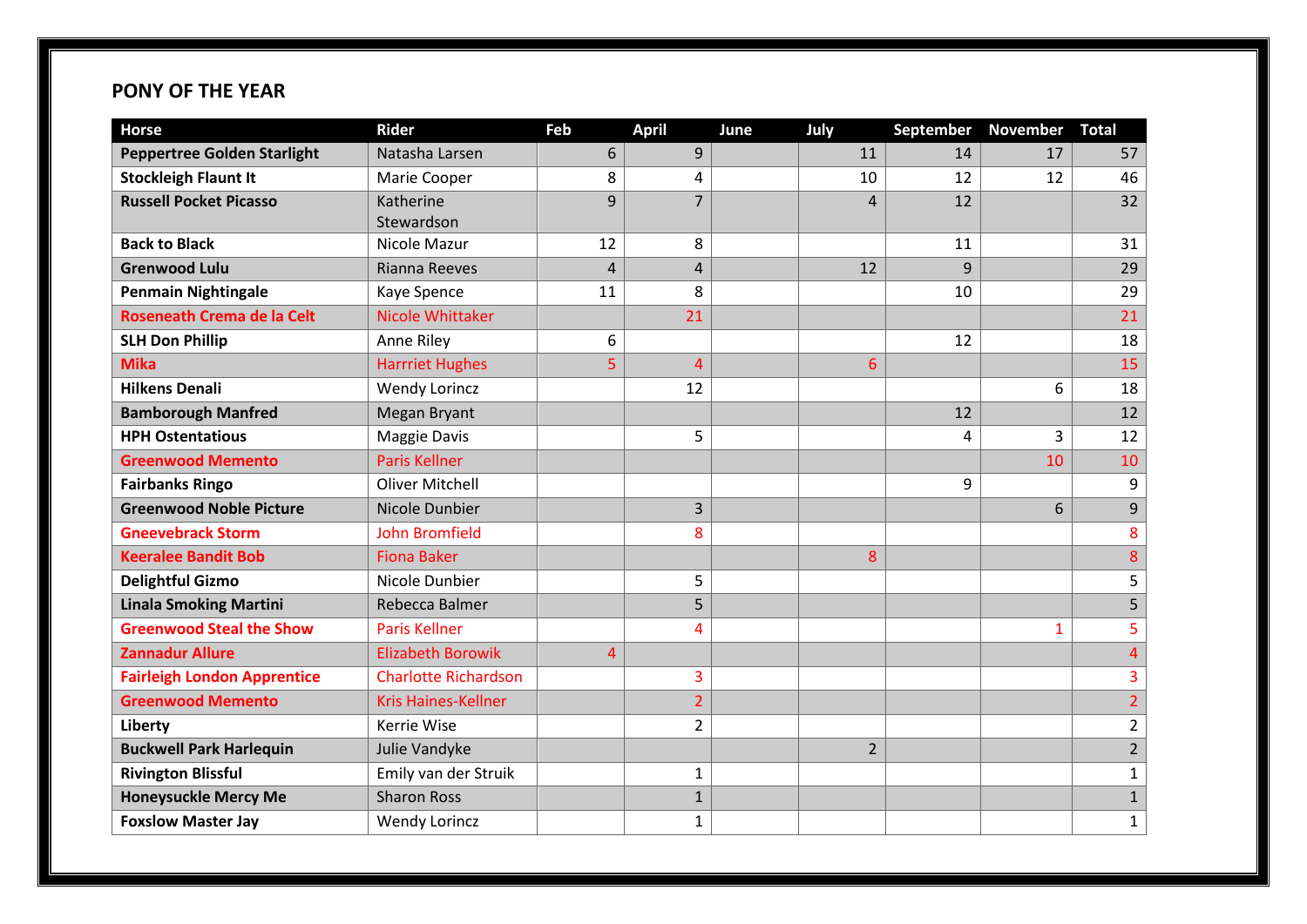## **JUNIOR RIDER OF THE YEAR (Born 2006 – 2019)**

| <b>Musk Park Picasso</b>      | Sophie Grainger           | 9              |                | 3  | 9              | 9  | 12 | 42 |
|-------------------------------|---------------------------|----------------|----------------|----|----------------|----|----|----|
| <b>Rivington Blissful</b>     | Emily van der Struik      | 3              | 5              | 12 |                | 10 |    | 30 |
| <b>Bandalene Truman</b>       | Victoria Wythes           | $\overline{2}$ | $\overline{2}$ |    | $\overline{4}$ |    | 9  | 24 |
| <b>Russell Pocket Picasso</b> | Katherine<br>Stewardson   | 3              |                | 8  | 5              | 6  |    | 22 |
| <b>Koora-Lyn Belafonte</b>    | <b>Mohamed Awad</b>       |                | 12             |    |                |    |    | 12 |
| <b>Oliver Sudden</b>          | Imogen Thurgate           |                | 4              |    |                | 2  | 5  | 11 |
| <b>Osroy Frequent Flyer</b>   | <b>Willow Ambrose</b>     |                | 3              | 5  |                |    |    | 8  |
| <b>Woronora Parade</b>        | <b>Audrey Pearce</b>      |                | 6              |    |                |    |    | 6  |
| <b>Stockdale Ponies Poppy</b> | India Edwards             |                |                |    | 6              |    |    | 6  |
| <b>Woranora Sovereign</b>     | <b>Willow Ambrose</b>     |                |                |    |                |    | 6  | 6  |
| <b>Boronia Bell Boy</b>       | <b>Willow Ambrose</b>     |                |                |    |                |    | 5  | 5  |
| Nadajak William               | Katherine Clifton         |                |                |    |                | 4  |    | 4  |
| <b>Naruni Park Fine Art</b>   | <b>Trent Beath Pearce</b> | 3              |                |    |                |    |    |    |
| Lachie                        | <b>Charlotte Pearce</b>   |                |                |    |                | 3  |    | 3  |
| <b>Rathowen Velvet Bows</b>   | <b>Audrey Pearce</b>      |                |                |    |                | 3  |    | 3  |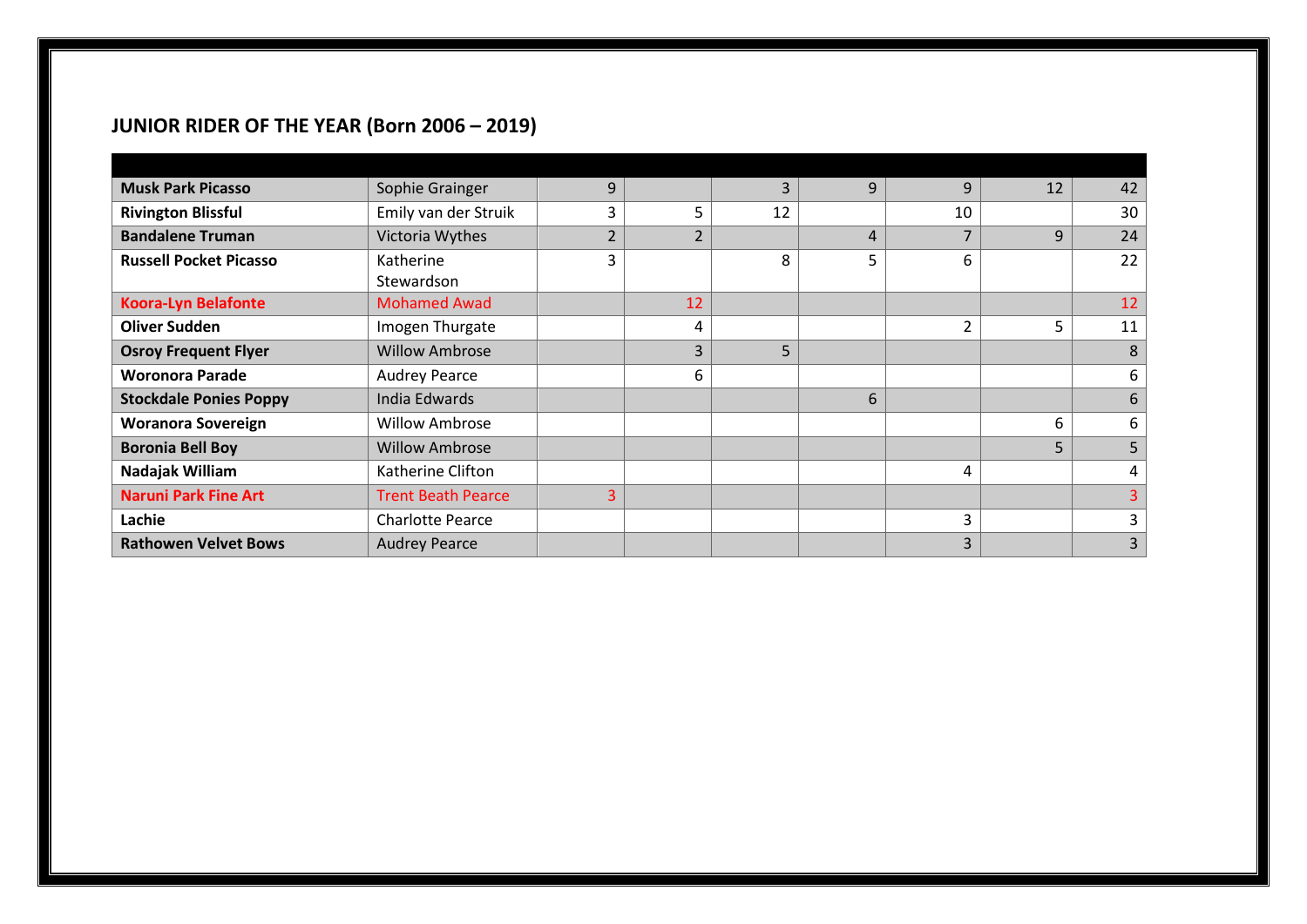## **YOUNG RIDER OF THE YEAR (Born 1998 – 2005)**

| <b>Horse</b>                         | <b>Rider</b>                | Feb | <b>April</b>   | June | July | <b>September</b> | November | Total |
|--------------------------------------|-----------------------------|-----|----------------|------|------|------------------|----------|-------|
| <b>HPH Ostentatious</b>              | <b>Maggie Davis</b>         | 14  | 10             |      |      | 9                | 6        | 39    |
| <b>Engleston Rustic Oak</b>          | Georgia Corbett             |     | 3              | 11   | 9    | 9                |          | 32    |
| <b>Musk Park Bruce Almighty</b>      | Annabelle Reynolds          |     |                | 10   | 8    |                  |          | 18    |
| <b>Mika</b>                          | <b>Harriet Hughes</b>       | 6   | 5              |      | 6    |                  |          | 17    |
| <b>Mister Bo Jangles</b>             | <b>Emerson Kurtzer</b>      |     |                | 7    |      | 8                |          | 15    |
| <b>Sugargum Blossom</b>              | Nicola Smith                | 7   |                | 3    |      |                  |          | 10    |
| <b>Favourite MBE</b>                 | Samantha Fechney            |     |                |      | 5    | 4                |          | 9     |
| <b>Mountain Crk Mirage</b>           | <b>Olivia McHugh</b>        |     |                | 7    |      |                  |          |       |
| <b>Vancouver Park Flying Colours</b> | <b>Charlotte Richardson</b> |     | 5              |      |      |                  |          |       |
| <b>Sugargum Uabba Fern</b>           | Nicola Smith                |     |                | 5    |      |                  |          |       |
| <b>Gem</b>                           | <b>Emily Beath-Pearce</b>   | 4   |                |      |      |                  |          |       |
| <b>Wanghaven Houston</b>             | Renee Herboldt              |     |                |      |      |                  | 4        | 4     |
| <b>Greenwood Classic Jasper</b>      | Paris Kellner               |     | $\overline{2}$ |      |      |                  |          |       |
| <b>Meticulous</b>                    | Paris Anderson Lynch        |     |                |      |      |                  |          |       |
| <b>Riverside At Last</b>             | <b>Catelin Crawford</b>     |     | 1              |      |      |                  |          |       |
| <b>Country Gentleman</b>             | Alyssa Brown                |     |                |      | 1    |                  |          |       |
| I'm Legit                            | Pheobe Clifton              |     |                |      |      | $\mathbf{1}$     |          |       |
| <b>Ennovyar Cest Moi</b>             | Rianna Reeves               |     |                |      |      |                  | 1        | 1     |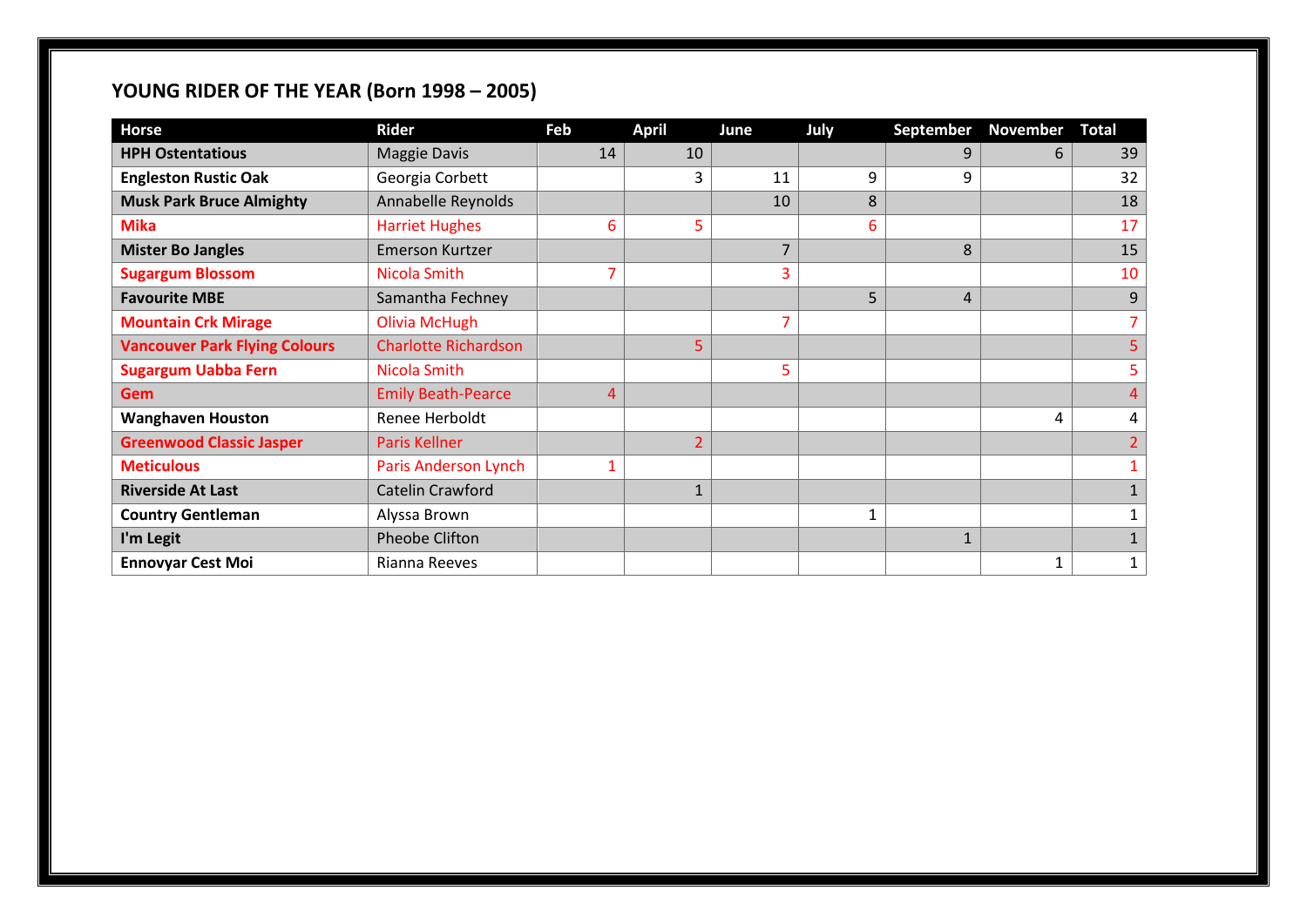#### **CLOSED RESTRICTED HORSE OF THE YEAR**

| <b>Horse</b>                   | <b>Rider</b>           | Feb            | <b>April</b>   | June           | July           | September | <b>November</b> | <b>Total</b> |
|--------------------------------|------------------------|----------------|----------------|----------------|----------------|-----------|-----------------|--------------|
| Stockleigh Crèm Dela Crèm      | Marie Cooper           | 4              |                | 12             | 8              | 10        | 10              | 44           |
| <b>Harvest Liason</b>          | Kasandra Wythes        | 3              | 10             |                | 8              | 9         | 6               | 36           |
| <b>Playmore Even Money</b>     | Megan Hardman          | 6              |                | 6              |                | 12        | 11              | 35           |
| <b>Celadon Exclusive</b>       | Simone Hope            | 12             | 8              | 8              |                |           |                 | 28           |
| <b>Tarburra Whisper</b>        | <b>Sharon McCarthy</b> | $\mathbf{1}$   | $\overline{2}$ | 12             | 6              |           | 4               | 25           |
| <b>Ennovyar Deep Mystery</b>   | <b>Kylie Reeves</b>    | $\overline{2}$ | 3              |                | 2              | 5         | 9               | 21           |
| <b>Buckwell Park Harlequin</b> | Julie Vandyke          |                | $\overline{7}$ | 11             | $\overline{2}$ |           |                 | 20           |
| <b>Amaranda Bradley</b>        | Alison Dowton          |                | $\overline{2}$ |                |                | 9         | 8               | 19           |
| Istemela                       | <b>Megan Bryant</b>    |                | 6              | $\overline{2}$ | 6              | 5         |                 | 19           |
| <b>MP Chess</b>                | Anita Doswell          |                |                | 8              |                |           | 11              | 19           |
| <b>Kylandee Cogniac</b>        | Sue Hardwick           |                | 10             |                |                |           | 8               | 18           |
| Gorserella Emma                | Natalie Barrett        |                |                | 6              | 5              |           | 6               | 17           |
| <b>Mika</b>                    | <b>Harriet Hughes</b>  |                | 17             |                |                |           |                 | 17           |
| <b>Anilom Harry Potter</b>     | Stephanie Fowler       | 5              | 10             |                |                |           |                 | 15           |
| <b>Jindalee Colleen</b>        | Natasha Holland        | $\overline{7}$ | 3              |                |                |           | 5               | 15           |
| <b>Musk Park Picasso</b>       | Sophie Grainger        | $\overline{2}$ |                | $\overline{2}$ | 5              | 4         | $\overline{2}$  | 15           |
| <b>Southern Girl Shine</b>     | <b>Amber Avis</b>      | $\overline{2}$ |                | 5              |                | 8         |                 | 15           |
| <b>Ballymount Dantes</b>       | <b>Crystal Finch</b>   |                |                |                | 14             |           |                 | 14           |
| <b>Asar Escort</b>             | Narelle Kurtzer        |                |                | 13             |                |           |                 | 13           |
| <b>Elmcroft Huntingdale</b>    | <b>Jana Poppe</b>      |                | 13             |                |                |           |                 | 13           |
| <b>Favourite MBE</b>           | <b>Megan Bryant</b>    | 5              |                | 8              |                |           |                 | 13           |
| <b>Bandalee Truman</b>         | Victoria Wythes        | $\mathbf{1}$   | 3              |                | 1              | 4         | 3               | 12           |
| <b>Breirly Fiorella</b>        | Anwen Lovett           |                |                | 12             |                |           |                 | 12           |
| <b>Fairview Voyager</b>        | Cheryl Gander          |                |                | 12             |                |           |                 | 12           |
| <b>Will Can Dance</b>          | Anne Nelson            |                |                | 12             |                |           |                 | 12           |
| <b>Byalee Bella Rose</b>       | Anna Carter            |                | 4              |                | 1              |           | 6               | 11           |
| Arwen                          | Stephanie Fowler       | $\mathbf{1}$   | $\overline{2}$ | $\overline{7}$ |                |           |                 | 10           |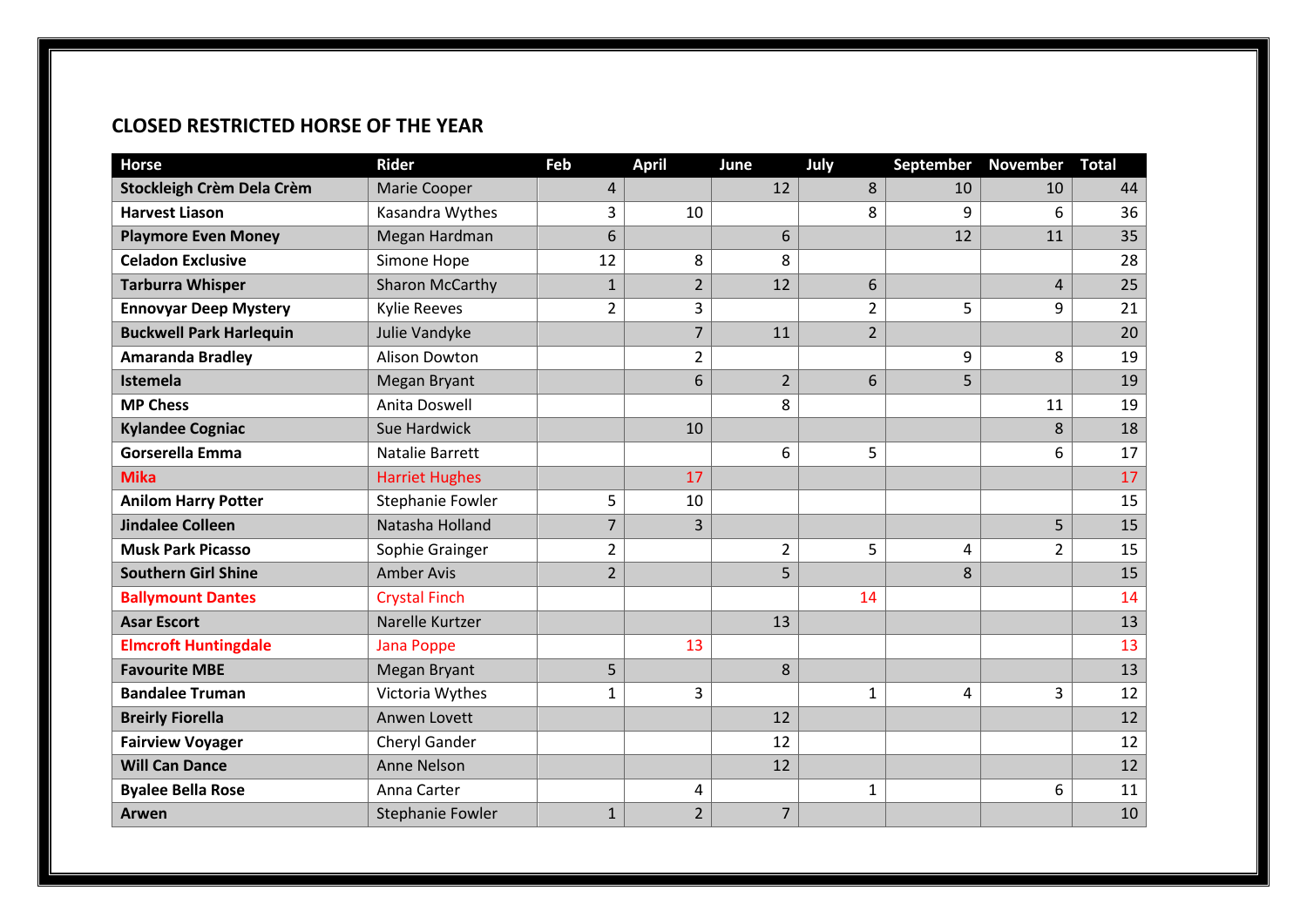| <b>Bamborough Manfred</b>            | Megan Bryant                |              |                         |                | 10             |                |                | 10               |
|--------------------------------------|-----------------------------|--------------|-------------------------|----------------|----------------|----------------|----------------|------------------|
| <b>BB Lush</b>                       | Linda Saunders              | 3            | $\overline{7}$          |                |                |                |                | 10               |
| For the Moment                       | <b>Babette Dunn</b>         | 5            | 5                       |                |                |                |                | 10               |
| <b>More Than A Miracle</b>           | Kim Lang                    |              | 3                       | $\mathbf{1}$   | $\overline{4}$ |                | $\overline{2}$ | 10               |
| <b>Power Loaded</b>                  | Georgia Hope                |              |                         | 10             |                |                |                | 10               |
| <b>Whispering Willow</b>             | Lauren Smart                |              |                         |                | 5              |                | 5              | 10               |
| <b>Berlin W</b>                      | Gabriella Heyroth           |              | 9                       |                |                |                |                | 9                |
| <b>Erpawhitt Park Amythyst</b>       | Joanne McGrath              |              |                         | 5              | $\overline{2}$ | $\overline{2}$ |                | 9                |
| Roseneath Crème De La Celt           | <b>Nicole Whittaker</b>     |              |                         | 9              |                |                |                | 9                |
| <b>Call Me Cooper</b>                | Debbie Blaxland             |              | $\overline{\mathbf{4}}$ | $\overline{4}$ |                |                |                | 8                |
| <b>Casamir Sundance</b>              | Sonya Ardill                |              | 8                       |                |                |                |                | 8                |
| <b>Crafty</b>                        | Lisa Killmore               |              | $\boldsymbol{8}$        |                |                |                |                | 8                |
| <b>Springs Cherry Coala</b>          | Patricia Healey             | 5            |                         |                |                |                | 3              | 8                |
| <b>Sugargum Blossom</b>              | Nicola Smith                | $\mathbf{1}$ | $\overline{2}$          | 5              |                |                |                | 8                |
| <b>Vancouver Park Flying Colours</b> | <b>Charlotte Richardson</b> |              | 8                       |                |                |                |                | 8                |
| <b>Alliance</b>                      | <b>Tamara Pearce</b>        |              | $\overline{7}$          |                |                |                |                | $\overline{7}$   |
| <b>Angara Absolut</b>                | Sarah Webb                  | 1            |                         |                |                | 5              | $\mathbf 1$    | $\overline{7}$   |
| <b>Engleston Rustic Oak</b>          | Georgia Corbett             |              | $\mathbf{1}$            | 6              |                |                |                | $\overline{7}$   |
| <b>Fairleigh London Apprentice</b>   | <b>Charlotte Richardson</b> |              | $\overline{7}$          |                |                |                |                | $\overline{7}$   |
| <b>Mister Bo Jangles</b>             | <b>Emerson Kurtzer</b>      |              |                         | 6              |                | $\mathbf{1}$   |                | $\overline{7}$   |
| <b>Peppertree Golden Starlight</b>   | Natasha Larsen              |              | $\overline{2}$          | 5              |                |                |                | $\overline{7}$   |
| <b>Fairview Riversong</b>            | <b>Beth Maclean</b>         |              |                         |                |                | 6              |                | $\boldsymbol{6}$ |
| <b>Furst Dance</b>                   | Megan Bryant                |              |                         | 6              |                |                |                | 6                |
| <b>Karizmah Hollywood</b>            | Amba McGoldrick             |              |                         |                | 6              |                |                | $\boldsymbol{6}$ |
| <b>Linala Smoking Martini</b>        | Rebecca Balmer              |              |                         | 6              |                |                |                | 6                |
| <b>Revelwood Queens County</b>       | <b>Megan Keir</b>           |              |                         | 6              |                |                |                | $6\overline{6}$  |
| <b>Russell Pocket Picasso</b>        | Katherine<br>Stewardson     |              |                         |                | 6              |                |                | 6                |
| <b>Springs Pepsi Coala</b>           | <b>Alison Jones</b>         |              | $6\overline{6}$         |                |                |                |                | $6\phantom{1}$   |
| <b>Amberwood Park Revel</b>          | Aleisha Vardanega           |              |                         |                |                |                | 6              | 6                |
| <b>Avlon Charisma</b>                | Marie Cooper                |              | 5                       |                |                |                |                | 5                |
| <b>Coolinda Park Aflame N Sin</b>    | <b>Georgie Ward</b>         |              | 5                       |                |                |                |                | 5                |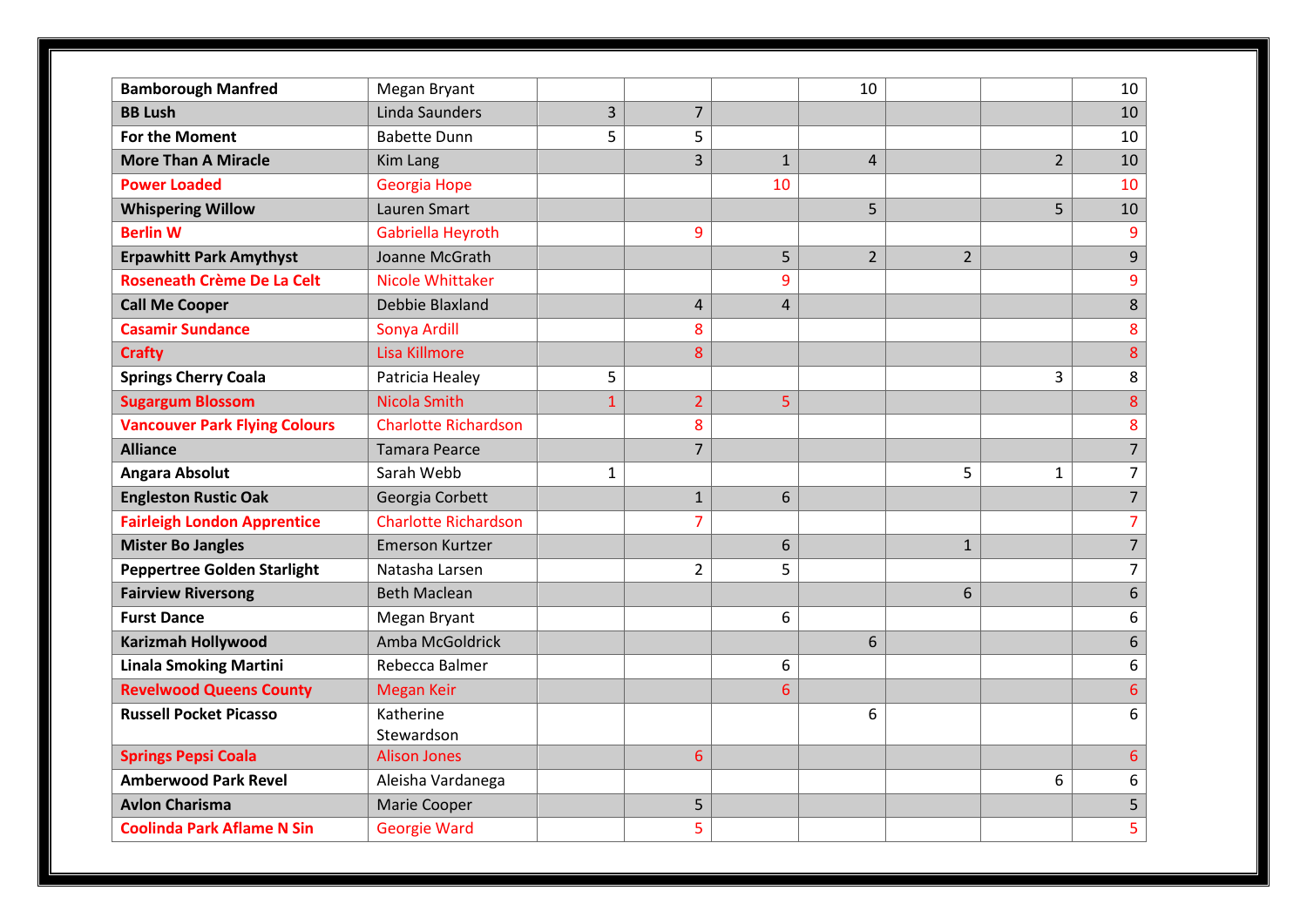| <b>Fizz</b>                    | <b>Maddison Bradford</b>    |                | 5                       |                |   |                |                | 5                       |
|--------------------------------|-----------------------------|----------------|-------------------------|----------------|---|----------------|----------------|-------------------------|
| <b>Hollands Hotwad</b>         | Olivia Holland              |                | $\mathbf{1}$            |                |   | 4              |                | 5                       |
| <b>Honey Suckle Mercy Me</b>   | <b>Sharon Ross</b>          | $\mathbf{1}$   | $\overline{\mathbf{4}}$ |                |   |                |                | 5                       |
| <b>Kildara Cadenza</b>         | Debbie Blaxland             |                | $\overline{2}$          | 3              |   |                |                | 5                       |
| <b>Kivanchi</b>                | Moya Watson                 |                | 3                       |                |   | $\overline{2}$ |                | 5                       |
| Koora-Lyn Belafonte            | <b>Mohamed Awad</b>         |                | 5                       |                |   |                |                | 5                       |
| <b>Melva Park Fleur</b>        | <b>Marion Klimpsch</b>      |                |                         | 5              |   |                |                | 5                       |
| <b>Orions Quest</b>            | Anne Reader                 |                | 5                       |                |   |                |                | 5                       |
| <b>Stonewash Levi</b>          | Nicole Godber               |                |                         |                | 5 |                |                | $\overline{5}$          |
| <b>Bamborough Jonas</b>        | Megan Bryant                |                |                         |                |   | 4              |                | 4                       |
| <b>Flowervale Sandeka</b>      | <b>Joy Endresz</b>          |                | $\overline{4}$          |                |   |                |                | $\overline{4}$          |
| <b>Furst Delta</b>             | <b>Marylouise Simpson</b>   |                | $\overline{\mathbf{4}}$ |                |   |                |                | $\overline{\mathbf{4}}$ |
| <b>Guss</b>                    | Anneleise Huyser            | $\overline{2}$ | $\overline{2}$          |                |   |                |                | $\overline{\mathbf{4}}$ |
| <b>Master Henry</b>            | Donna Nash                  |                | 4                       |                |   |                |                | 4                       |
| <b>Rivington Blissful</b>      | Emily van der Struik        |                | $\overline{4}$          |                |   |                |                | $\overline{4}$          |
| <b>Sugargum Uabba Fern</b>     | Nicola Smith                |                |                         | 4              |   |                |                | 4                       |
| <b>Longridge Solitaire</b>     | <b>Alice Boland</b>         |                |                         |                |   |                | $\overline{4}$ | $\overline{\mathbf{4}}$ |
| <b>Amberwood Smashing Lady</b> | Simone Pye                  | $\mathbf{1}$   | $\overline{2}$          |                |   |                |                | 3                       |
| <b>Clen Rae Mercedes</b>       | <b>Karen Clarke</b>         |                |                         | 3              |   |                |                | 3                       |
| <b>Meticulous</b>              | <b>Paris Anderson Lynch</b> | 1              | $\overline{2}$          |                |   |                |                | 3                       |
| Nadajak William                | Katherine Clifton           |                |                         |                |   | $\overline{3}$ |                | $\overline{\mathbf{3}}$ |
| <b>Oliver Sudden</b>           | Imogen Thurgate             |                |                         |                |   | $\overline{2}$ | 1              | 3                       |
| <b>Stockleigh Flaunt It</b>    | Marie Cooper                |                |                         | $\overline{3}$ |   |                |                | $\overline{\mathbf{3}}$ |
| <b>Sushi</b>                   | <b>Clinton Hedger</b>       |                |                         |                |   | 3              |                | 3                       |
| <b>Astronomique</b>            | <b>John Bromfield</b>       |                |                         | $\overline{2}$ |   |                |                | $\overline{2}$          |
| <b>Casamir Sundance</b>        | Rebecca Balmer              | $\overline{2}$ |                         |                |   |                |                | $\overline{2}$          |
| <b>Favourite MBE</b>           | Samantha Fechney            |                |                         |                |   | $\overline{2}$ |                | $\overline{2}$          |
| <b>Greenwood Memento</b>       | <b>Kris Haines-Kellner</b>  |                | $\overline{2}$          |                |   |                |                | $\overline{2}$          |
| <b>Greenwood Noble Picture</b> | Nicole Dunbier              |                | $\overline{2}$          |                |   |                |                | $\overline{2}$          |
| Liberty                        | Kerrie Wise                 |                | $\overline{2}$          |                |   |                |                | $\overline{2}$          |
| <b>Playmore Even Money</b>     | Laura Delamont              |                | $\overline{2}$          |                |   |                |                | $\overline{2}$          |